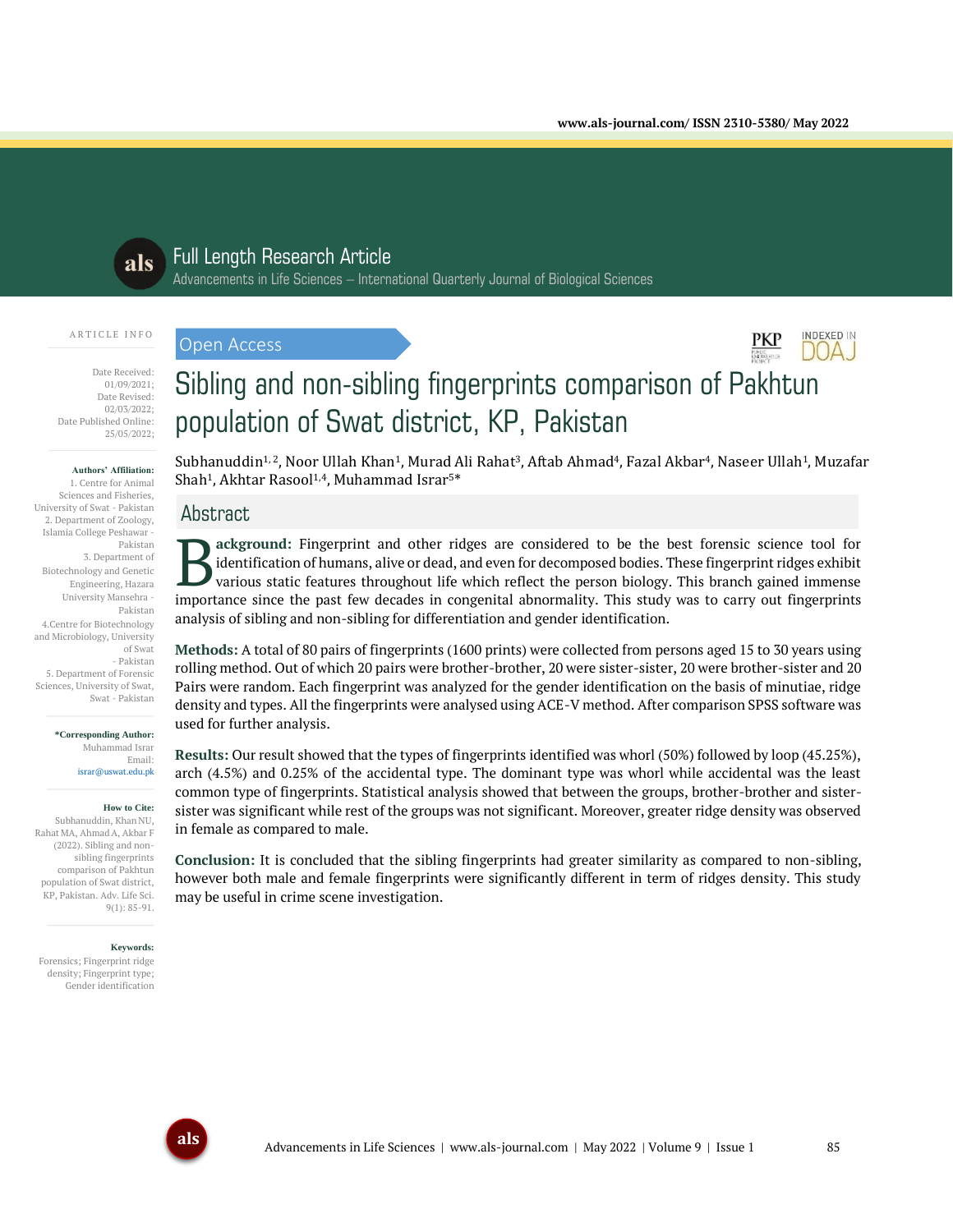# **Introduction**

The science of fingerprints and other related ridges of skin is known as dermatoglyphics. These ridges are most prominent which can be used for the gender identification of a person [1-4] Thus, we can infer from these studies that peculiarity of ridges density is a good feature for gender identification. During 12th to 19th weeks of gestational period, the primary dermal ridges configuration of fingerprints are formed which become fixed and permanent [5,6]. The ridge patterns of fingerprint are reflective of a person's biology because these patterns exhibit different number of unique properties. Statistically, these features of fingerprint vary between ethnic group, genders and age categories which can be used for sex determination [7,8].

The identity of unknown perpetrator on a crime scene can be predicted by the clues to age and gender. The conventional method used for classification of gender have some limitation in term of crime scene investigation because these mostly depend on the bone and teeth availability and other physical feature which allows for age and gender estimation. Fingerprints has a unique nature which persist throughout life without change. It has been used as a biometric for age and gender identification while played important role in the identification of suspect in crime scene [9]. In 2010, Canadian Police reported the crime statistics which showed that crime rate was high in youth, reaching the peak at 18 years of age. The same data showed that crime rate decreased with increase in age [10]. The crime rate at 18-44 year of age was higher while it decreased after 44 years according to the 'crime in India statistics-2010' [11].

Different methods are used by previous studies for identification. Among these methods, fingerprint has proved to be feasible and infallible and superior to the conventional methods [12]. In both criminal and civil cases identification, fingerprint have been use as a biometric sign more than 100 years due to their unique features [8]. Furthermore, the chance of identical fingerprints between two persons is one in sixty-four thousand million population. Identical twins have the same DNA, but their fingerprint is different as any other unrelated person. Therefore, no fingerprint are found to be identical between two individuals [13]. Several studies found weakness in accurately classifying gender [14], while some others have proposed a new method is proposed by comparing different classification rates [15- 17].

Gender identification of sibling and non-siblings can be done through fingerprints because of their unique characteristics. Several studies have been performed in the context of gender identification. They encountered

males' fingerprints with low density of epidermal ridges than females in different populations [3,4,8,17]. In the current research project, a similar practice has been made to compare fingerprints of siblings and nonsiblings sample population to find similarity index and the gender identification. As for the record, no such study has been published over the comparison of similarity index and ridge density among different groups of siblings and non-sibling. The aim of our study was to find out the similarities and differences between siblings and non-siblings' fingerprints on the basis of minutiae.

## Methods

#### **Study area**

This study was conducted in District Swat of Khyber Pakhtunkhwa (KP), Pakistan. The district is inhabited mostly by Yousafzai tribe while different smaller tribe are also present. Majority of the people speak Pashto language, but various other languages are also spoken by a small number of the local populace.

#### **Sample collection**

After taking approval from the Institutional Ethical Committee, the samples were collected anonymously. Before taking fingerprints samples, inform consents were obtained from each individual or their guardian. A total of 80 pairs of fingerprints (1600 prints) samples were collected in which 60 pairs were siblings (sistersister = 20 pairs, brother-brother = 20 pairs, brothersister = 20 pairs) and 20 pairs were non-siblings with the age range of 15-30 years. Individuals below 15 or above 30 years of age were excluded. Individuals with finger injuries, severe deformity such as congenital and polydactyl were also excluded from the study.

#### **Procedure and Identification of Fingerprints**

An informative file of white paper was made which contain blocks for fingerprints of both hands and age. Each participant hands were ensured to be clean prior to taking fingerprints. The volunteer was then guided according to the procedure to keep their arms on the table or other comforts to avoid rolling of the finger. The fingerprints of both hands were taken by touching the bulb of finger on the paid and insured that the ink spread in the same proportion of the bulb. In case of blurring, fingerprint was retaken from the same participant and then the participant was asked to clean their hand with wipes or tissue. ACE-V method were used for comparison of fingerprint [18]. Different types of fingerprints including Composite, Loops Arches and Whorls were first identified and then the points and ridges of fingerprint were compared on the 8, 12 and 16 points after zooming 4X. After zooming fingerprints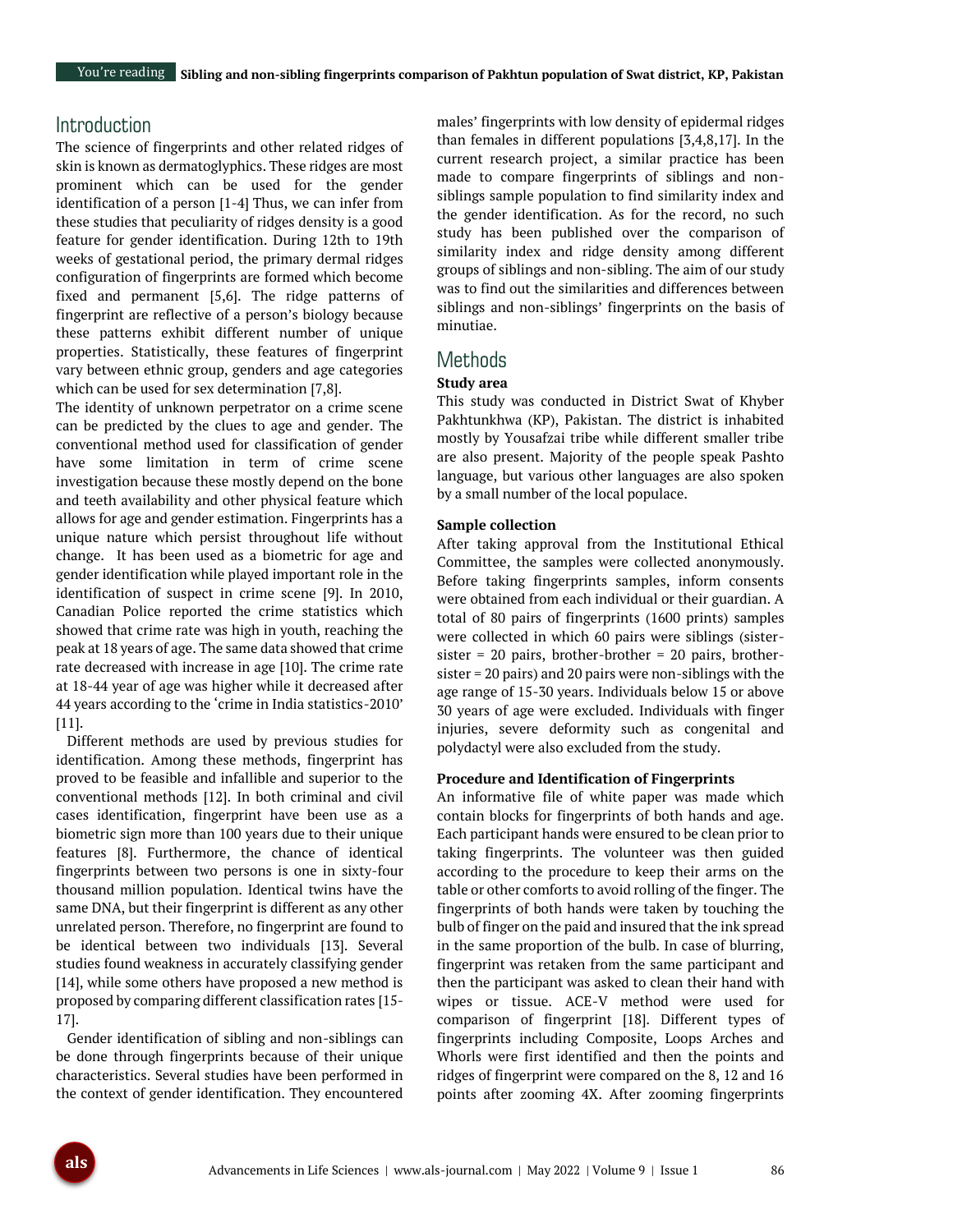ridge density, matching and mismatching point were obtained. All the data were analyzed using IBM SPSS Statistics v 21 (IBM Inc. USA) by applying comparison mean and descriptive statistics.

# **Results**

A total of 1600 fingerprint were observed in the present study in which 20 pairs were collected from brotherbrother, 20 from sister-sister, 20 from brother-sister and 20 pairs from random male and female. Out of 1600 fingerprint, some fingerprints were distorted during samples and are not used in comparison and the remaining 60 pairs in which 15 pairs were sister-sister, 15 were brother-brother, 15 were brother-sister and 15 pairs of random male and female were analyzed. In order to observe the ridges of fingerprint, each were scanned and then zoomed at 2.5x and some were 4x. The fingerprints were compared on 8, 12 and 16 points of identification. The process was done manually in laboratory using ACE-V method instead of software or any database. Figure 1 represents different types of fingerprints identified in the present study population. All the fingers of four groups were analysed for comparison of matching and mismatching. For instance, figure 4 shows both left and right thumb and figure 5 showing left and right index fingerprints comparison of brother-brother, sister-sister, brother-sister and random. The rest of fingerprints of these groups were analysed on the same method.

| <b>Finger</b> | <b>Differences</b>    | Df<br>Sum of   |    | Mean          | F     | Sig. |
|---------------|-----------------------|----------------|----|---------------|-------|------|
|               |                       | <b>Squares</b> |    | <b>Square</b> |       |      |
| Right         | Between Groups        | .266           | 3  | .089          | 2.658 | .057 |
| thumb         | Within Groups         | 1.872          | 56 | .033          |       |      |
| Left          | Between Groups        | .119           | 3  | .040          | 1.506 | .223 |
| thumb         | Within Groups         | 1.480          | 56 | .026          |       |      |
| Right         | <b>Between Groups</b> | 0.228          | 3  | 0.70          | 3.868 | .014 |
| index         | Within Groups         | 1.100          | 56 | .206          |       |      |
| Left          | <b>Between Groups</b> | .142           | 3  | .047          | 2.235 | .094 |
| index         | Within Groups         | 1.189          | 56 | .021          |       |      |
| Right         | <b>Between Groups</b> | .018           | 3  | .006          | .151  | .929 |
| middle        | Within Groups         | 2.276          | 56 | .041          |       |      |
| Left          | Between Groups        | .037           | 3  | .012          | .666  | .576 |
| middle        | Within Groups         | 1.051          | 56 | .019          |       |      |
| Right ring    | <b>Between Groups</b> | .094           | 3  | .031          | 1.577 | .205 |
|               | Within Groups         | 1.107          | 56 | .020          |       |      |
| Left ring     | Between Groups        | .052           | 3  | .017          | .931  | .432 |
|               | Within Groups         | 1.045          | 56 | 0.19          |       |      |
| Right little  | Between Groups        | .052           | 3  | .017          | .924  | .435 |
|               | Within Groups         | 1.061          | 56 | .019          |       |      |
| Left little   | Between Groups        | .022           | 3  | .007          | .474  | .702 |
|               | Within Groups         | .849           | 56 | .015          |       |      |

**Table 1:** Fingerprint comparison of left and right hand between group and with group

Table 1 shows significant differences of the ten fingers between groups and within groups. The right index is significant with p- value .014 and the rest of fingers were non-significant in which the right thumb with p- value .057, left thumb with p- value.223, left index with pvalue .094, right middle with p- value .929, left middle with p- value .576, right ring with p- value .205, left ring with p- value .432, right little with p- value .435 and left little with p- value.702. Our result showed that the dominant types of fingerprints identified was whorl (50%) followed by loop 45.25%), arch (4.5%) and 0.25% of the accidental type as shown in the figure 3. The result also showed that the fingerprints of sibling and random are quite different in term of right index. Among the fingerprints of four groups, the right index of brotherbrother and sister-sister showed statistical difference. Both left- and right-hand fingers were compared on 8, 12 and 16 points.



**Figure 1:** Different types of fingerprint (A) Whorl, (B) Composite whorl, (C) Right loop, (D) Left loop and (E) Arch

In 8-point comparison, 4 points were match and 4 were mismatched. With the 12 points comparison of the same fingers, 5 points were match and 7 points were mismatched and finally with 16 points comparison 7 points were matched and 9 points were mismatched as shown in the figure 2. Both matching and mismatching percentage with 8 points were 50%, while the percentage of matching and mismatching with 12 points were 41.6% and 58.3%. The matching percentage of fingerprint with 16 points were 43.75% and mismatching were 56.25% as shown in the figure 2.



**Figure 2:** Comparison of fingerprint based on 8, 12 and 16 points.



**Figure 3:** Percentage of overall fingerprint types.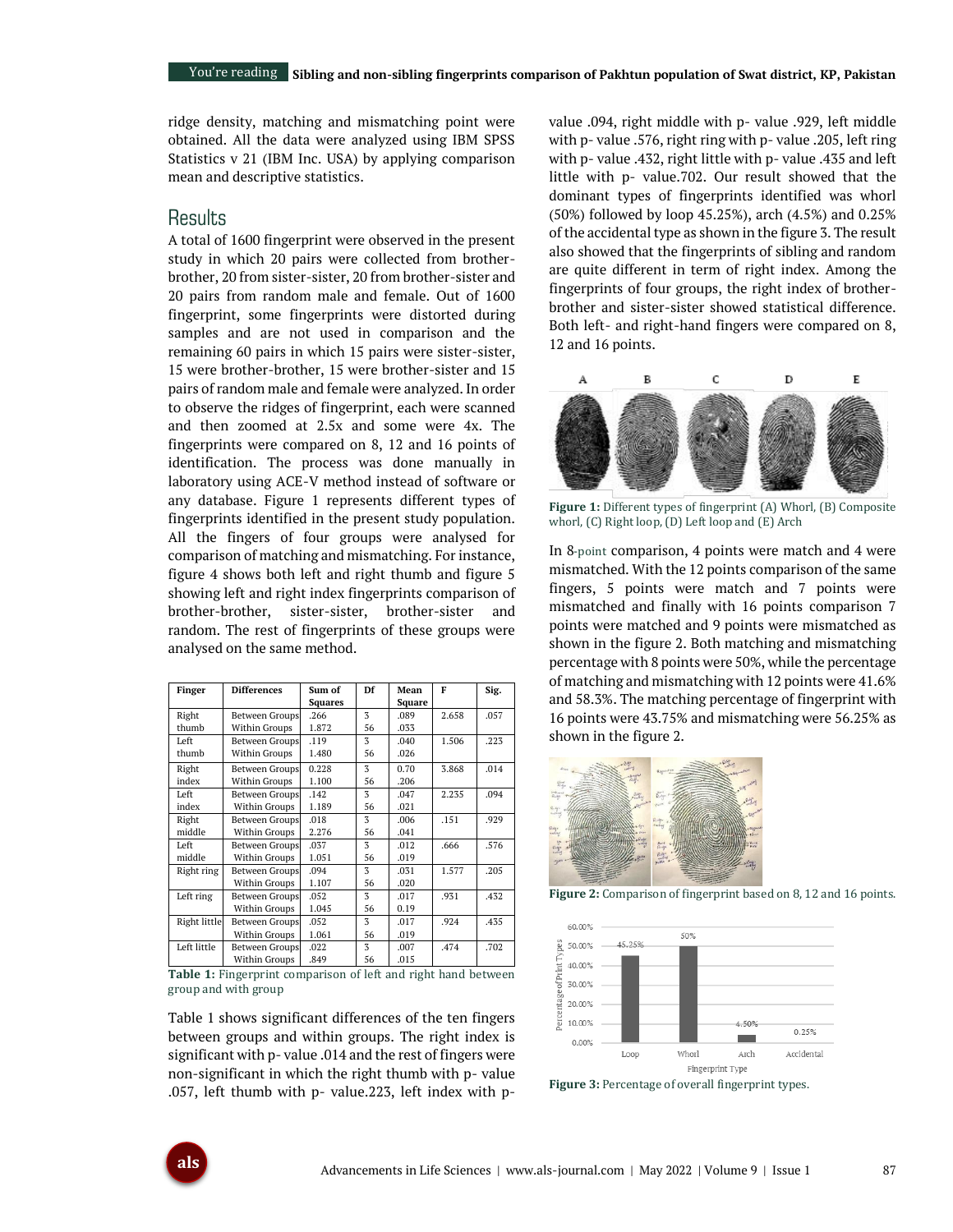#### You're reading **Sibling and non-sibling fingerprints comparison of Pakhtun population of Swat district, KP, Pakistan**

| <b>Multiple Comparisons</b> |                 |                 |                                 |        |      |                         |                    |
|-----------------------------|-----------------|-----------------|---------------------------------|--------|------|-------------------------|--------------------|
| <b>Dependent Variable</b>   |                 |                 |                                 |        |      | 95% Confidence Interval |                    |
| fingerprint                 | (I) groups      | (J) groups      | Mean Difference (I-J)Std. Error |        | Sig. | <b>Lower Bound</b>      | <b>Upper Bound</b> |
| Tukey HSD                   | brother-brother | sister-sister   | 14200                           | .05117 | .037 | .0065                   | .2775              |
|                             |                 | brother-sister  | .03380                          | .05117 | .911 | $-.1017$                | .1693              |
|                             |                 | Random          | 13333                           | .05117 | .055 | $-.0022$                | $-.0022$           |
|                             | sister-sister   | brother-brother | .14200°                         | .05117 | .037 | $-.2775$                | $-.0065$           |
|                             |                 | brother-sister  | .10820                          | .05117 | .161 | $-.2437$                | .0273              |
|                             |                 | Random          | $-.00867$                       | .05117 | .998 | $-0.1442$               | .1268              |

**Table 2:** Multiple comparison analysis of study population.

| Fingerprint  | N  | Mean   | <b>Std. Deviation</b> | Std. Error | 95% Confidence Interval |                    |
|--------------|----|--------|-----------------------|------------|-------------------------|--------------------|
|              |    |        |                       |            | <b>Lower Bound</b>      | <b>Upper Bound</b> |
| Right thumb  | 60 | .2603  | .19036                | .02458     | .2112                   | .3095              |
| Left thumb   | 60 | .2002  | .16466                | .02126     | .1576                   | .2427              |
| Right index  | 60 | 1874   | .15002                | .01937     | .1486                   | .2261              |
| Left index   | 60 | 1902   | .15025                | .01940     | .1514                   | .2290              |
| Right middle | 60 | .2165  | .19718                | .02546     | .1656                   | .2674              |
| Left middle  | 60 | 0.1827 | 0.13581               | 0.01573    | 0.1476                  | 0.2177             |
| Right ring   | 60 | 0.2022 | 0.2022                | 0.01842    | 0.1653                  | 0.239              |
| Left ring    | 60 | 0.1605 | 0.1639                | 0.01761    | 0.1253                  | 0.1957             |
| Right little | 60 | 0.1358 | 0.13738               | 0.01774    | 0.1003                  | 0.1713             |
| Left little  | 60 | 0.1275 | 0.12144               | 0.01568    | 0.0961                  | 0.1589             |

Table 3 provide descriptive statistics including the mean, standard deviation and confidence interval for dependent variable (fingerprints) for each separate group. The right thumb with mean value .2603, Std. D .19036 and CI .2112/.3095, left thumb with mean value .2002, Std. D .16466 and CI .1576/.2427, right index with mean value .1874, Std. D .15002 and CI .1486/.2261, left index with mean value .1902, Std. D .15025 and CI .1514/.2290, right middle with mean value .2165, Std. D .19718 and CI .1656/.2674, left middle with mean value 0.1827 , Std. D 0.13581 and CI 0.1476/0.2177, right ring with mean value 0.2022 , Std. D 0.2022 and CI0.1653/0.239, left ring with mean value 0.1605, Std. D 0.1639 and CI0.1253/0.1957, right little with mean value 0.1358, Std. D0 .13738 and CI0.1003/0.1713, left little with mean value 0.1275, Std. D 0.12144 and CI 0.0961/0.1589.

**Table 3:** Descriptive analysis of four groups fingerprints.

| <b>Left hand Finger</b> | t-Value | df | P-value | <b>Mean Difference</b> | 95% Confidence Interval of the Difference |              |
|-------------------------|---------|----|---------|------------------------|-------------------------------------------|--------------|
|                         |         |    |         |                        | Lower                                     | <b>Upper</b> |
| Left thumb (female)     | 25.867  | 42 | .000    | 16.30233               | 13.5510                                   | 15.8443      |
| Left thumb (male)       | 25.440  | 42 | .000    | 13.41860               | 12.3541                                   | 14.4831      |
| Left index (female)     | 24.887  | 42 | .000    | 13.46512               | 12.3732                                   | 14.5570      |
| Left index (male)       | 26.410  | 42 | .000    | 12.18605               | 11.2549                                   | 13.1172      |
| Left middle (female)    | 27.969  | 42 | .000    | 13.72093               | 12.7309                                   | 14.7110      |
| Left middle (male)      | 26.036  | 42 | .000    | 12.25581               | 11.3058                                   | 13.2058      |
| Left ring (female)      | 27.402  | 42 | .000    | 12.27907               | 11.3747                                   | 13.1834      |
| Left ring (male)        | 21.757  | 42 | .000    | 12.44186               | 11.2878                                   | 13.5959      |
| Left little (female)    | 26.203  | 42 | .000    | 16.30233               | 15.0468                                   | 17.5579      |
| Left little (male)      | 22.382  | 42 | .000    | 11.04651               | 10.0505                                   | 12.0425      |

Table 4 provides statistical value of ridges density between left hand fingers of both male and female of four groups. All the left-hand fingers of both male and female were significant with P-value .0000. The table also provide t-value, mean difference and CI. Left thumb of male with t-value 25.867, CI 13.5510/ 15.8443 and MD 13.41860 and female left thumb with t-value 25.440, CI 12.3541/14.4831 and MD 16.30233, male left index(t-value 26.410, CI 11.2549/13.1172) and MD 12.18605, female left index (t-value 24.887, CI 12.3732/14.5570) and MD 13.46512, male left middle (t-value 26.036, CI 11.3058/13.2058 and MD 12.25581, female left middle (t-value 27.969, CI 12.7309/14.7110 and MD 13.72093, male left ring (t-value 27.402, CI 11.3747/13.1834 and MD 12.44186, female left ring (t-value 21.757, CI 11.2878/13.5959 and MD 12.27907, male left little (t-value 22.382, CI 10.0505/12.0425 and MD 11.04651, female left little (t-value 26.203, CI 15.0468/17.5579 and MD 16.30233.

**Table 4:** Ridges comparison of both male and female left hand.

**Table 5:** Right hand ridges comparison of male and female.

| <b>Right hand finger</b> | t-Value | df | P-value | <b>Mean Difference</b> | 95% Confidence Interval |         |
|--------------------------|---------|----|---------|------------------------|-------------------------|---------|
|                          |         |    |         |                        | Lower                   | Upper   |
| Right thumb (female)     | 38.856  | 42 | .000    | 17.25581               | 16.3596                 | 18.1520 |
| Right thumb (male)       | 37.946  | 42 | .000    | 15.69767               | 14.8628                 | 16.5325 |
| Right index (female)     | 33.830  | 42 | .000    | 13.86047               | 13.0336                 | 14.6873 |
| Right index (male)       | 32.905  | 42 | .000    | 12.39535               | 11.6351                 | 13.1556 |
| Right middle (female)    | 25.687  | 42 | .000    | 14.09302               | 12.9858                 | 15.2002 |
| Right middle (male)      | 29.681  | 42 | .000    | 12.32558               | 11.4875                 | 13.1636 |
| Right ring (female)      | 25.687  | 42 | .000    | 14.09302               | 12.9858                 | 15.2002 |
| Right ring (male)        | 25.204  | 42 | .000    | 12.53488               | 11.5312                 | 13.5385 |
| Right little (female)    | 25.631  | 42 | .000    | 13.04651               | 12.0193                 | 14.0737 |
| Right little (male)      | 33.475  | 42 | .000    | 12.02326               | 11.2984                 | 12.7481 |

Table 5 provides statistical value of ridges density between right hand fingers of both male and female. All the right-hand fingers of both male and female were significant with P-value .0000. Table also provide t-value, mean difference and CI. Right thumb of male with t-value 38.856, CI 16.3596/18.1520 and MD 15.69767, female right thumb with t-value 37.946, CI14.8628/16.5325 and MD 17.25581, male right index t-value 33.830, CI 13.0336/14.6873 and MD 12.39535, female right index t-value 32.905, CI 11.6351/13.1556 and MD 13.86047, male right middle t-value 25.687, CI 12.9858/15.2002 and MD 12.32558, female right middle t-value 29.681, CI 11.4875/13.1636 and MD 14.09302, male right ring (t-value 25.687, CI 12.9858/15.2002 and MD 12.53488, female right ring t-value 25.204, CI 11.5312/13.5385 and MD 14.09302, male right little t-value 25.631, CI 12.0193/14.0737 and MD 12.02326, female right little t-value 33.475, CI 11.2984/12.7481 and MD 13.04651.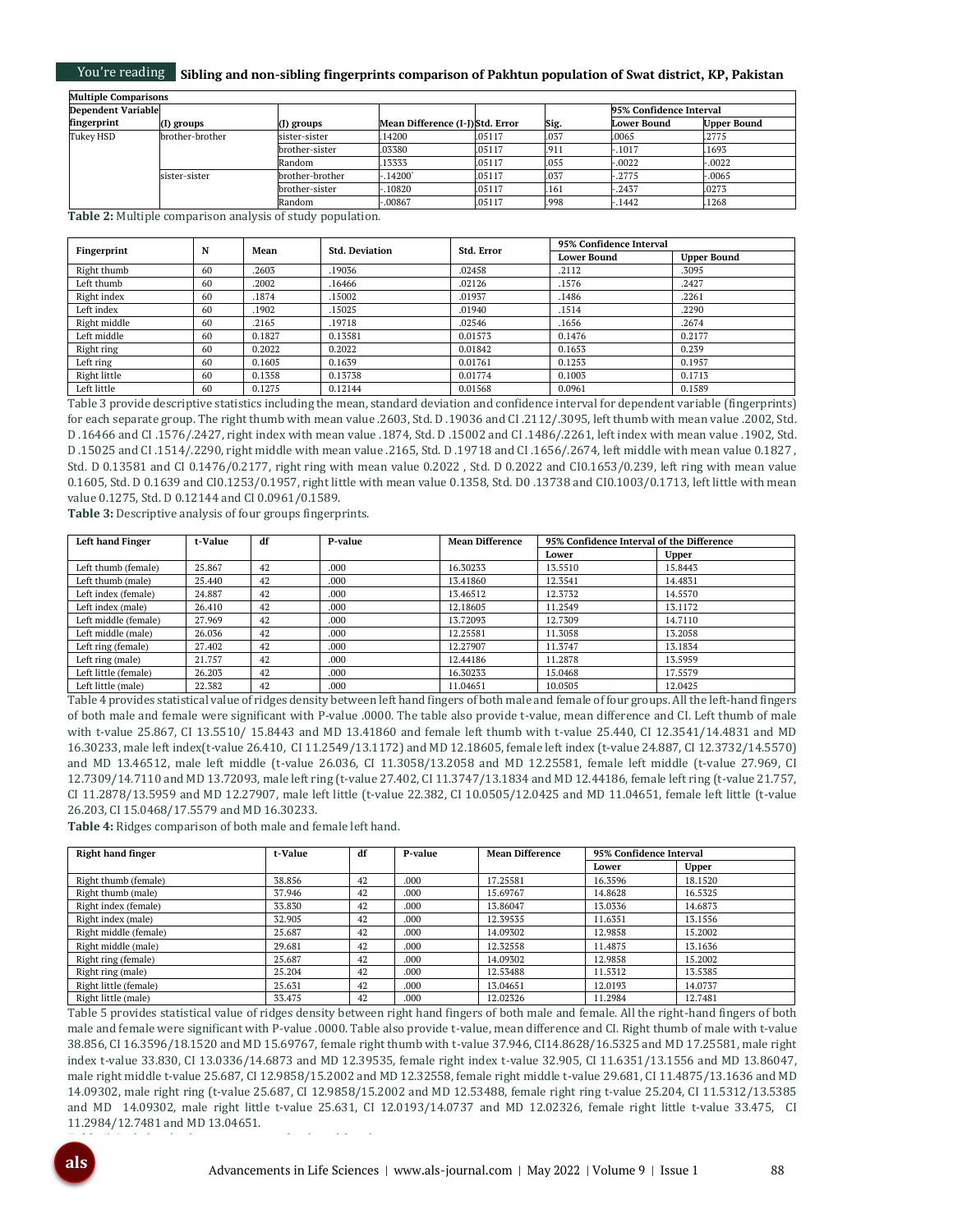

**Figure 4:** Left and Right thumbs comparison of the four groups; (1) brother-brother, (2) sister-sister, (3) brother-sister, and (4) non-siblings. Whereas 'A' and 'B' represent left thumbs while small 'a' and 'b' represent right thumbs of two individuals from the groups.

# **A B a b Group 1**  $\overline{1}$ **Group 2** R9 **Group 3 Group 4**

**Right Index**

**Left Index**

Figure 5: Left and Right index comparison of the four groups; (1) brother-brother, (2) sistersister, (3) brother-sister, and (4) non-siblings. Whereas 'A' and 'B' represent left thumbs while small 'a' and 'b' represent right index of two individuals from the groups.

# **Discussion**

The study of skin ridges organization of human palm and sole ridges examination is known as Dactylography or dermatoglyphics. The ridges formation starts at the 13<sup>th</sup> week of development. They start to move back on the thenar and hypothenar area of the hand, tips of digits and in the other similar area of the foot and finally complete at the 19th week of development. These ridges showing variable features from site to site which do not occur in other people or on the different digits of the same person, even in identical twins. Ridges points are undeviating, while these characteristics vary in each individual which are very beneficent in biological studies. In the present study we investigated the sibling and non-sibling fingerprints and we found that the sibling and non-sibling can be recognize and discriminated on the basis of their fingerprints. Overall, four types of fingerprints including loop, whorl, arch and accidental were found in which 50% were whorl, 45.24 % were loop, 4.50% were arch and 0.25% were accidental types. The results showed that the whorl types

fingerprint is dominant in all followed by loop, arch and accidental types. The results also showed that whorl types are more common in both sibling and non-sibling fingerprints. The statistical analysis of fingerprint showed that there was no statistically significant difference between the all fingers of four groups except right index which have significant differences with pvalue .014. The two groups of both brother-brother and sister-sister with P-value .037, sister-sister and brotherbrother with P-value .037 were significant while the rest of the groups were statistically non-significant. The results also showed that the fingerprint of sibling is a little more similar as compared to non-sibling.

Our finding is in agreement with previous studies in term of whorl type [19] and in term of arch type [20] of fingerprints. This study was in disagreement with other studies in the type of fingerprints [19-22]. Our study support the results in term of whorl type dominancy in Mundas tribal [19]. This studies also support the finding of in term of arch types fingerprint distribution which is the least types in monozygotic and dizygotic twins in the same population [20]. However, the finding of the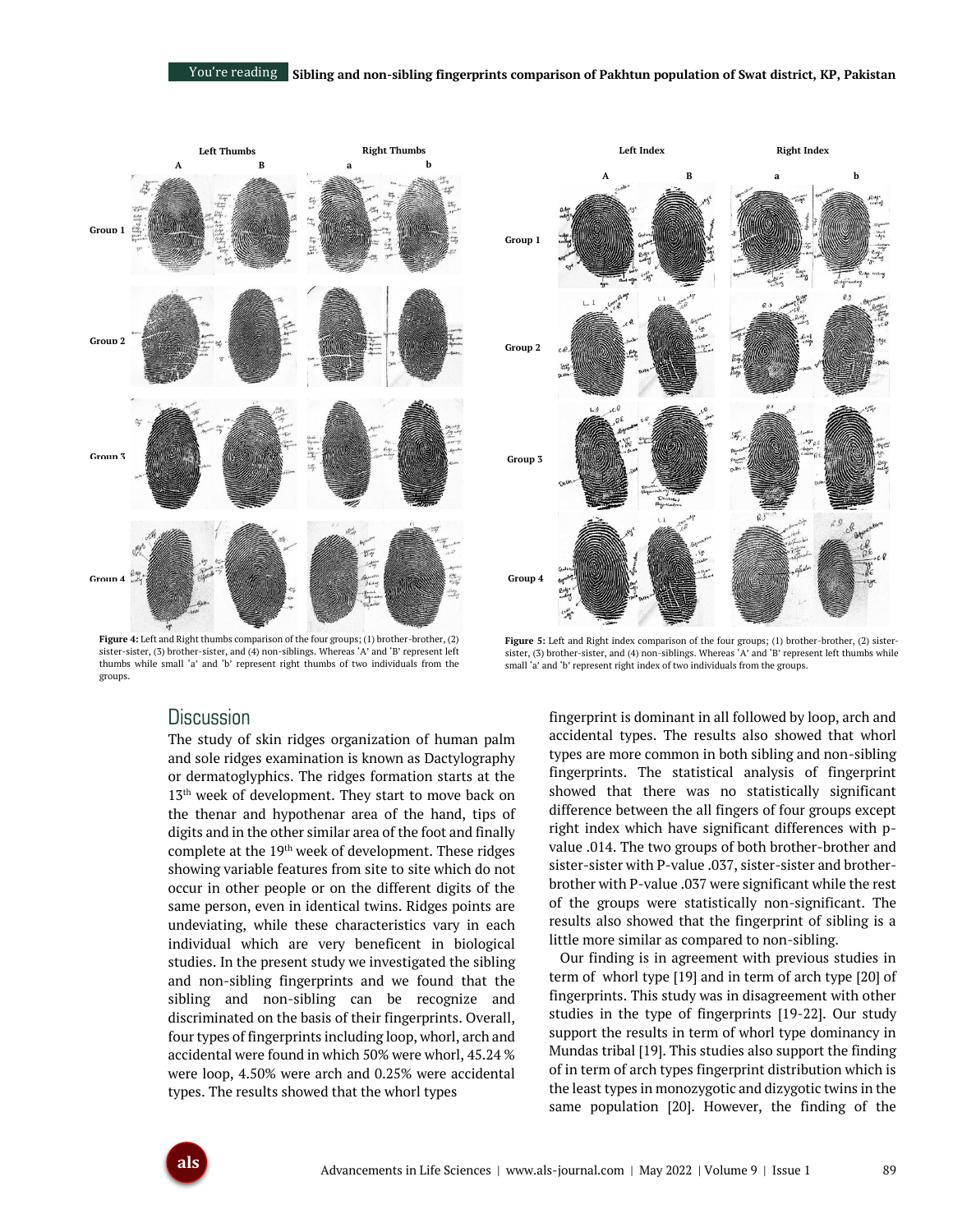present study was in disagreement with the studies of earlier studies. The first study on indigenous black Zimbabweans in which the ulnar loop were found the most common type in most sexes, followed by whorl type in male and arch in female [22]. One more study conducted study on 360 unrelated Adi karnataka population of Mysore city of Karnataka State, found the most common types of fingerprint was loop with a frequency of 57.11% followed by whorls (27.89%) and arches (15.00%) [21]. Another study conducted by [19] on the Mundas and Lodhas tribals in West Bengal and found that the loop type was common in Lodhas while Mundas tribal have most commonly whorl and loop types fingerprint [19]. Another study reported in the same population on monozygotic and dizygotic twins that showed that the dominant types of fingerprints was loop followed by whorl and arch [20]. Our study supports this in term of arch type distribution of fingerprint in four different groups of Pakhtun population.

The ridge pattern, volar pad formation are similar in sibling due to genetic especially in monozygotic twins [23]. Non-sibling did not share any genetic information, whereas sibling share 50% information [24,25]. Due to these genetic reasons, the present research revealed that sibling fingerprints inherited from parent to offspring with greater similarity than non-sibling. One more study reported that fingerprints have strong relation with blood group of human [26]. However, for the blood type, individual actually inherit two alleles or two gene from parents [27]. Thus, genetically the fingerprints indirectly inherit from parent to offspring.

In the present study the mean difference in the ridge density of both male and female fingerprint were observed. In female right thumb mean ridge density was (17.25581), left thumb (16.30233), right index (13.86047), left index (13.46512), right middle (14.09302), left middle (13.72093), right ring (14.09302), left ring(12.27907), right little (13.04651) and left little (16.30233) and male right thumb (15.69767), left thumb (13.41860), right index (12.39535), left index (12.18605), right middle (12.18605), left middle (12.25581), right ring (12.53488), left ring (12.44186), right little (12.02326) and left little (11.04651). It is concluded from the above observation that female ridges density is more than male and female have thin ridges as compared to ridge density of male in all four groups. By applying the t-test, in both male and female which shows that the ridges density of both male and female fingerprint have significant difference with p- value (.000). The ridge density may vary among male and female fingerprints reported by previous studies. Among them, the one study reported by [28] in which palm dermatoglyphics of 809 individuals of both male and female in Sardinian population. They found that ridges density in male is

greater than female [28]. One more study reported by [8] and he suggested 13 ridge is more common in male and 14 ridges in female fingers [8]. Another study conducted in Chinese population by [4] and suggested more than 13 ridges is of female origin and 12 ridges in male, which shows that significant differences is present in which the female ridges density is greater than male [4]. The ridges density of 13 in female and 11 or less in Malaysian population were common reported by [4]. The ridges density greater than 17/25 mm2 in female and less than 16 in female in Spanish Caucasian were reported by [3]. The findings of the present study support the earlier studies of Federal Bureau of Investigation in 1998. They found that ridges density of both male and female in Caucasian American and African American are significantly different. The finding of ridges density in both sibling and non-sibling is greater in female than the male of sibling and non-sibling.

It may be concluded that enormous information is available regarding the fingerprint ridges distribution, pattern, minutiae and density. The most common type of fingerprint among four groups was whorl followed by loop. Arch and accidental were the least observed type of fingerprint. This study also showed that the fingerprints of four groups have no statistical difference except right index showing statistical differences. This study demonstrates that between groups, brotherbrother and sister-sister are significantly different while the rest of the groups have no statistical differences. Moreover, this study also showed that the fingerprints of sibling is more similar as compared to non-siblings, however both male and female fingerprints were significantly different in terms of ridge density. Consequently, this study may help crime scene investigation.

# Competing interest

The authors declare that there is no conflict of interest regarding the publication of this paper.

# Authors' Contribution

Subhanuddin and Noor Ullah Khan collected the samples and performed the experimental work. Aftab Ahmad and Murad Ali Rahat analyzed the data. Naseer Ullah, Fazal Akbar, Muzafar Shah and Akhtar Rasool helped in writing the manuscript and reviewing of the data. Muhammad Israr was PI of the study.

### References

- 1. Acree MAJFsi. Is there a gender difference in fingerprint ridge density? Forensic Science International, (1999); 102(1): 35-44.
- 2. Ceyhan EB, Sağiroğlu Ş. Gender inference within Turkish population by using only fingerprint feature vectors; 2014. IEEE. pp. 146-150.